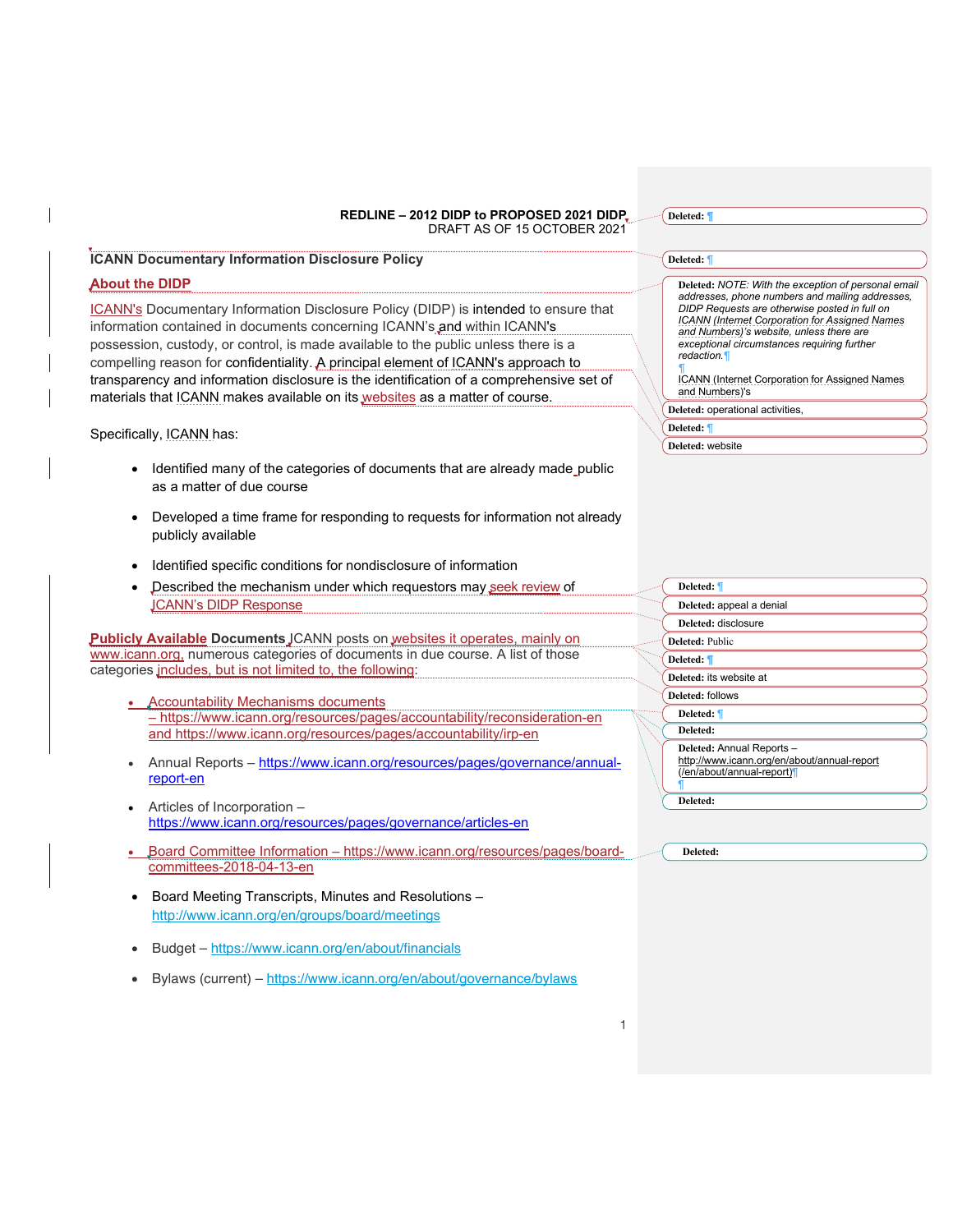**Deleted: ¶**

- Bylaws (archives) – https://www.icann.org/en/about/governance/bylaws/archive
- Contractual Compliance related materials https://www.icann.org/resources/pages/compliance-2012-02-25-en
- Correspondence https://www.icann.org/resources/pages/correspondence
- DIDP Requests and Responses – https://www.icann.org/resources/pages/governance/transparency-en
- Financial Information (current and historical) – http://www.icann.org/en/about/financials
- Litigation documents – https://www.icann.org/resources/pages/governance/litigation-en
- Major agreements and Related Reports – https://www.icann.org/resources/pages/agreements-en
- Monthly Registry Reports https://www.icann.org/resources/pages/registryreports
- Operating Plan https://www.icann.org/en/about/planning
- Policy documents https://www.icann.org/policy
- Speeches, Presentations and Publications – https://www.icann.org/presentations; https://www.icann.org/resources/pages/government-engagement-publications-2020-03-02-en; https://www.icann.org/resources/pages/octo-publications-2019-05-24-en
- Strategic Plan https://www.icann.org/en/about/planning
- Material information relating to the Address Supporting Organization (ASO) – https://aso.icann.org including, but not limited to, ASO policy documents, Regional Internet Registry (RIR) policy documents, guidelines and procedures, meeting agendas and minutes, presentations, routing statistics, and information regarding the RIRsMaterial information relating to the Empowered Community – https://www.icann.org/ec
- Material information relating to the Generic Supporting Organization (GNSO) – https://gnso.icann.org – including, but not limited to, correspondence and presentations, council resolutions, requests for comments, draft documents, policies, reference documents (*see* https://gnso.icann.org/referencedocuments.htm), and council administration documents (*see* https://gnso.icann.org/council/docs.shtml).

**Deleted:** ¶ **Deleted:** 

2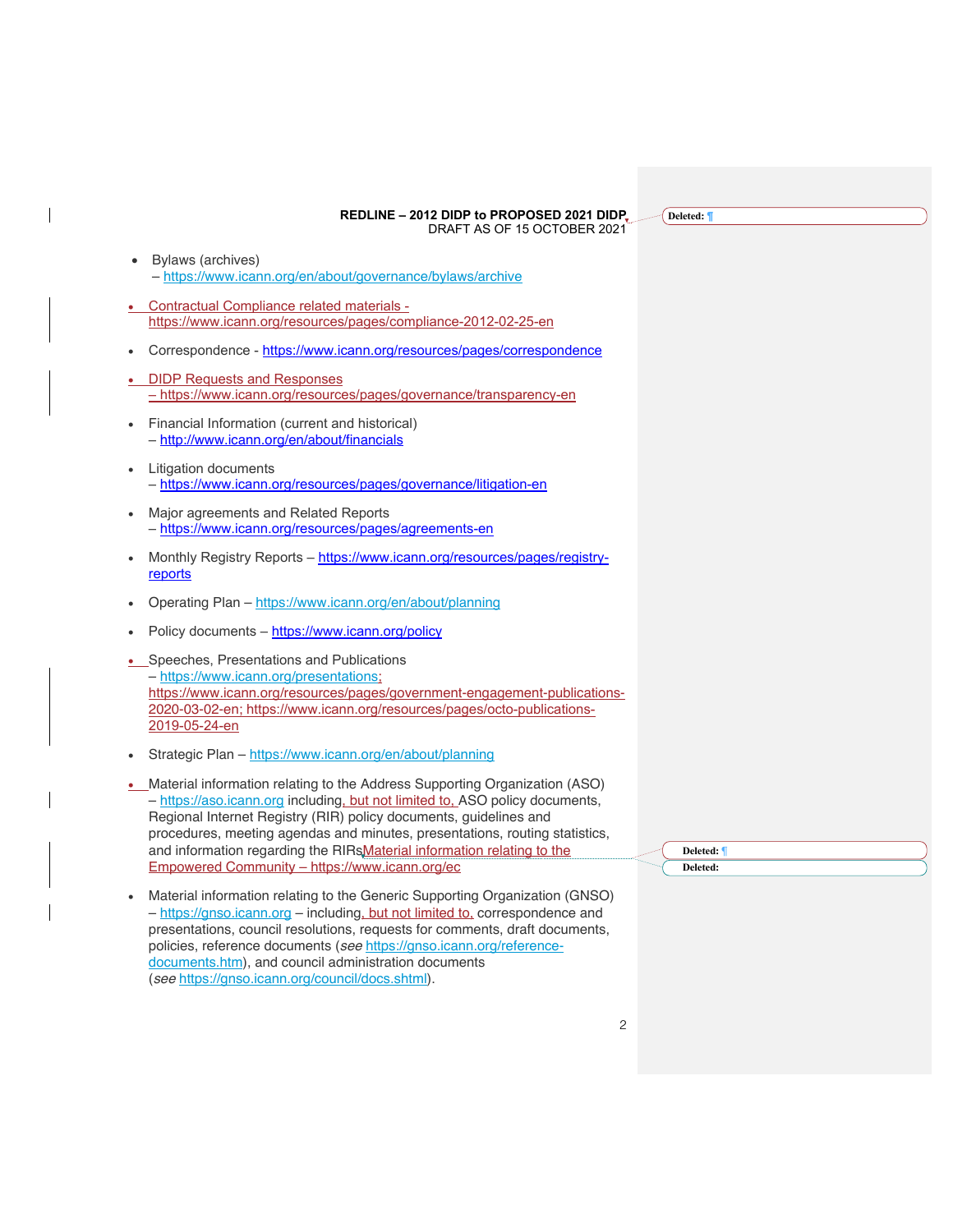| REDLINE - 2012 DIDP to PROPOSED 2021 DIDP.                                                                                                                                                                                                                                                                                                                                                                  | Deleted: 1                                                                                                                                                                                                    |
|-------------------------------------------------------------------------------------------------------------------------------------------------------------------------------------------------------------------------------------------------------------------------------------------------------------------------------------------------------------------------------------------------------------|---------------------------------------------------------------------------------------------------------------------------------------------------------------------------------------------------------------|
| DRAFT AS OF 15 OCTOBER 2021                                                                                                                                                                                                                                                                                                                                                                                 |                                                                                                                                                                                                               |
| Material information relating to the country code Names Supporting<br>Organization (ccNSO) – https://ccnso.icann.org – including, but not limited to,<br>meeting agendas, minutes, reports, and presentations Material information<br>relating to the At Large Advisory Committee (ALAC)<br>- https://atlarge.icann.org - including, but not limited to, correspondence,<br>statements, and meeting minutes | Deleted: 1<br>Deleted:                                                                                                                                                                                        |
| Material information relating to the Governmental Advisory Committee (GAC)<br>- https://gac.icann.org/web/index.shtml - including, but not limited to,<br>operating principles, gTLD principles, ccTLD principles, principles<br>regarding gTLD Whois issues, communiqués, and meeting transcripts, and<br>agendas                                                                                          | Deleted: 1                                                                                                                                                                                                    |
| Material information relating to the Root Server Advisory Committee (RSSAC)<br>- https://www.icann.org/en/groups/rssac - including, but not limited to,<br>meeting minutes and information surrounding ongoing projects                                                                                                                                                                                     | Deleted: 1                                                                                                                                                                                                    |
| Material information relating to the Security and Stability Advisory<br>Committee (SSAC) - https://www.icann.org/en/groups/ssac - including, but<br>not limited to, its charter, various presentations, work plans, reports, and<br>advisories                                                                                                                                                              | Deleted: ¶                                                                                                                                                                                                    |
| <b>Submitting a DIDP Request</b>                                                                                                                                                                                                                                                                                                                                                                            |                                                                                                                                                                                                               |
| Any member of the public may submit a DIDP request to ICANN org. To submit a DIDP<br>request, please send an email to didp@icann.org describing the documentary<br>information you are seeking. Please provide as much detail as possible to identify the                                                                                                                                                   |                                                                                                                                                                                                               |
| party submitting the request and the documents requested. If you have a question or                                                                                                                                                                                                                                                                                                                         | Deleted: Information                                                                                                                                                                                          |
| need assistance with submitting a DIDP request, please contact the DIDP team at                                                                                                                                                                                                                                                                                                                             | Deleted: If a member of the public                                                                                                                                                                            |
| didp@icann.org.                                                                                                                                                                                                                                                                                                                                                                                             | Deleted: information not already publicly available,<br><b>ICANN (Internet Corporation for Assigned Names and</b><br>Numbers)                                                                                 |
| <b>Responding to DIDP Requests</b>                                                                                                                                                                                                                                                                                                                                                                          | Deleted: respond,                                                                                                                                                                                             |
|                                                                                                                                                                                                                                                                                                                                                                                                             | Deleted: extent feasible,                                                                                                                                                                                     |
| All DIDP requests will be responded to in accordance with the DIDP Response Process                                                                                                                                                                                                                                                                                                                         | Deleted: reasonable                                                                                                                                                                                           |
| ICANN org will provide a written response to all DIDP requests, as soon as practicable                                                                                                                                                                                                                                                                                                                      | Deleted: .                                                                                                                                                                                                    |
| within 30 calendar days of receipt of the request, unless it is not feasible to do so. If                                                                                                                                                                                                                                                                                                                   | Deleted: will not                                                                                                                                                                                             |
| that time frame cannot be met. ICANN org will inform the requestor in writing as to when<br>a response will be provided, which shall not be longer than an additional 30 calendar                                                                                                                                                                                                                           | Deleted: ICANN (Internet Corporation for Assigned<br>Names and Numbers)                                                                                                                                       |
| days and explain the reasons necessary for the extension of time to respond.                                                                                                                                                                                                                                                                                                                                | Deleted: requester                                                                                                                                                                                            |
|                                                                                                                                                                                                                                                                                                                                                                                                             | Deleted: setting forth                                                                                                                                                                                        |
| <b>DIDP Defined Conditions for Nondisclosure</b><br>• ICANN org has identified the following set of conditions for the nondisclosure<br>of information: Information provided by or to a government or international<br>organization, or any form of recitation of such information, in the expectation                                                                                                      | Deleted: If ICANN (Internet Corporation for Assigned<br>Names and Numbers) denies the information request, it<br>will provide a written statement to the requestor<br>identifying the reasons for the denial. |
|                                                                                                                                                                                                                                                                                                                                                                                                             | Deleted:                                                                                                                                                                                                      |
|                                                                                                                                                                                                                                                                                                                                                                                                             | Deleted: 1                                                                                                                                                                                                    |
|                                                                                                                                                                                                                                                                                                                                                                                                             |                                                                                                                                                                                                               |

 $\overline{\phantom{a}}$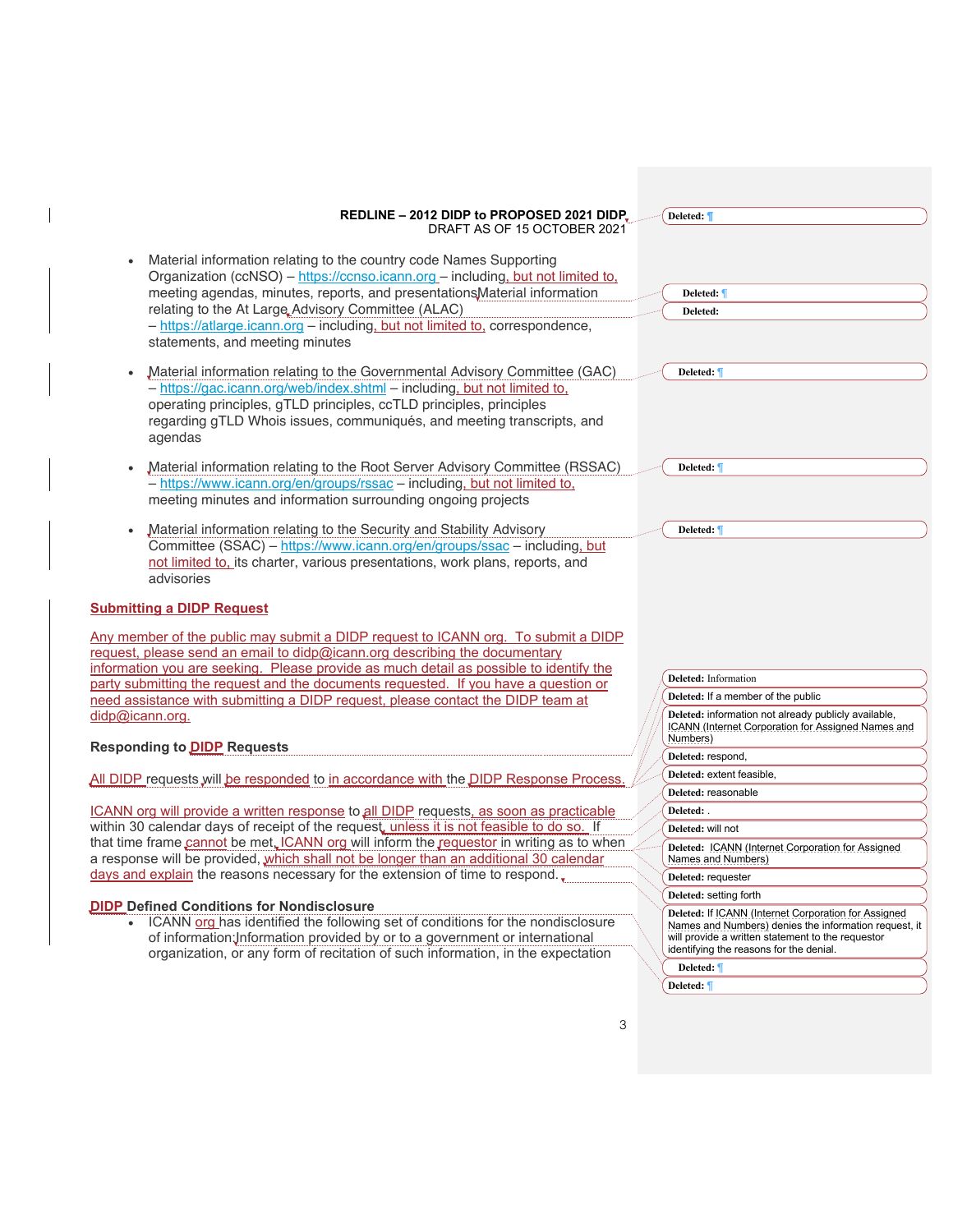**Deleted: ¶**

**Deleted:** ¶

that the information will be kept confidential and/or would or likely would materially prejudice ICANN's relationship with that party.

- Internal information that, if disclosed, would or would be likely to compromise the integrity of ICANN's deliberative and decision-making process by inhibiting the candid exchange of ideas and communications, including internal documents, memoranda, and other similar communications to or from ICANN Board members, ICANN Board members' advisors, ICANN staff, ICANN consultants, ICANN contractors, and ICANN agents.
- Information exchanged, prepared for, or derived from the deliberative and decision-making process between ICANN, its constituents, and/or other entities with which ICANN cooperates that, if disclosed, would or would be likely to compromise the integrity of the deliberative and decision-making process between and among ICANN, its constituents, and/or other entities with which ICANN cooperates by inhibiting the candid exchange of ideas and communications.
- Personnel, medical, contractual, remuneration, and similar records relating to an individual's personal information, when the disclosure of such information would or likely would constitute an invasion of personal privacy, as well as proceedings of internal appeal mechanisms and investigations.
- Information provided to ICANN by a party that, if disclosed, would or would be likely to materially prejudice the commercial interests, financial interests, and/or competitive position of such party or was provided to ICANN pursuant to a nondisclosure agreement or nondisclosure provision within an agreement.
- Information that, if disclosed, would or would be likely to endanger the life, health, or safety of any individual or materially prejudice the administration of justice.
- Information subject to the attorney-client, attorney work product privilege, or any other applicable privilege, or disclosure of which might prejudice any internal, governmental, or legal investigation.
- Drafts of all correspondence, reports, documents, agreements, contracts, emails, or any other forms of communication that, if disclosed, could be harmful to an ongoing deliberative or decision-making process.
- Information that if disclosed, could be harmful to the security and stability of the Internet, including the operation of the **JCANN Managed Root Server or the** Root Server System for which ICANN facilitates the coordination, or any changes, modifications, or additions to the root zone.
- Materials, including but not limited to, trade secrets, commercial and financial information, confidential business information, and internal policies and procedures, the disclosure of which could materially harm ICANN's financial or

| Deleted: 1       |                                                                                                                                                                                                                                                                             |
|------------------|-----------------------------------------------------------------------------------------------------------------------------------------------------------------------------------------------------------------------------------------------------------------------------|
| <b>Formatted</b> | $\binom{1}{1}$                                                                                                                                                                                                                                                              |
| Deleted: 1       |                                                                                                                                                                                                                                                                             |
|                  | Formatted: No underline, Underline color: Auto, Font<br>color: Dark Gray                                                                                                                                                                                                    |
|                  | Deleted: ¶<br>Confidential business information and/or internal<br>policies and procedures.                                                                                                                                                                                 |
| <b>Formatted</b> | (  [2]                                                                                                                                                                                                                                                                      |
|                  | Deleted:                                                                                                                                                                                                                                                                    |
|                  | Formatted: Font color: Dark Gray                                                                                                                                                                                                                                            |
|                  | Formatted: Normal, Indent: Left: 0.46", Right: 0", Space<br>After: 11.25 pt, Line spacing: single, Outline numbered +<br>Level: $1 +$ Numbering Style: Bullet + Aligned at: $0.25"$ +<br>Tab after: 0.5" + Indent at: 0.5", Don't keep with next,<br>Pattern: Clear (White) |
|                  | Deleted:                                                                                                                                                                                                                                                                    |
| <b>Formatted</b> | ( 3]                                                                                                                                                                                                                                                                        |
| Deleted: 1       |                                                                                                                                                                                                                                                                             |
| <b>Formatted</b> | ( 14]                                                                                                                                                                                                                                                                       |
|                  | Deleted: 1                                                                                                                                                                                                                                                                  |
|                  | Formatted: Font color: Dark Gray                                                                                                                                                                                                                                            |
|                  | Deleted: relates in any way                                                                                                                                                                                                                                                 |
|                  | Formatted: Font color: Dark Gray                                                                                                                                                                                                                                            |
|                  | Deleted: L                                                                                                                                                                                                                                                                  |
| <b>Formatted</b> | 51  )                                                                                                                                                                                                                                                                       |
|                  | Deleted: ¶<br>Trade secrets and commercial and financial<br>information not publicly disclosed by ICANN<br>(Internet Corporation for Assigned Names and<br>Numbers).                                                                                                        |

¶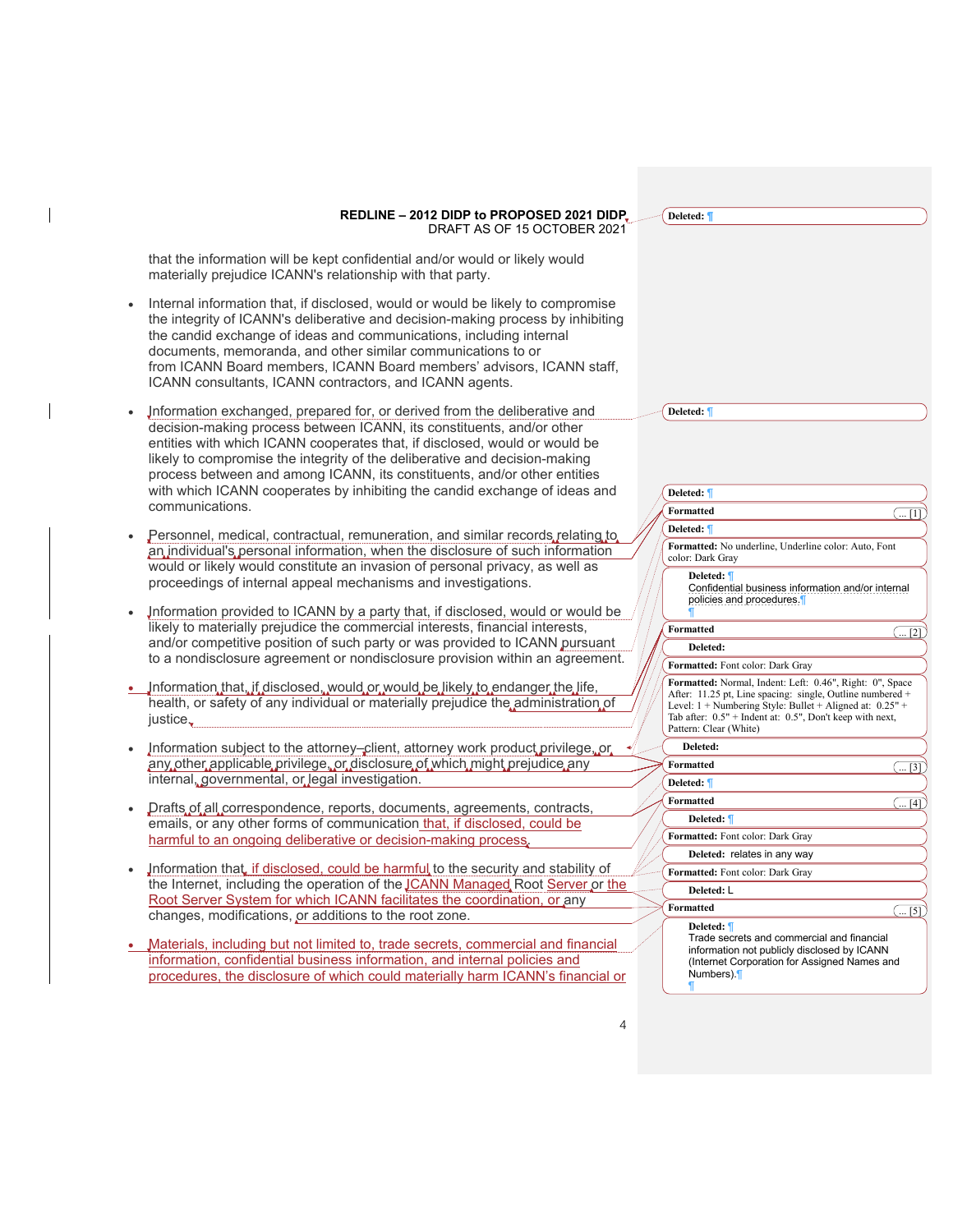business interests or the commercial interests of its stakeholders who have those interests. Where the disclosure of documentary information depends upon prior approval from a third party, ICANN org will contact the third party to determine whether they would consent to the disclosure in accordance with the DIDP Response Process.

• Information requests: (i) which are not reasonable; (ii) which are excessive or overly burdensome; (iii) complying with which is not feasible; or (iv) are made with an abusive or vexatious purpose or by a vexatious or querulous individual.

Information that falls within any of the conditions set forth above may still be made public if ICANN determines, under the particular circumstances, that the public interest in disclosing the information outweighs the harm that may be caused by such disclosure..

ICANN shall not be required to create or compile summaries of any documented information and shall not be required to respond to requests seeking information that is already publicly available. ICANN may choose to, however, create new documentary information to make public in response to a request under this DIDP as ICANN deems feasible and necessary if there is little to no information available on the ICANN website.

# **Review of DIDP Responses**

To the extent a requestor chooses to seek review of a response to a request pursuant to the DIDP, the requestor may follow the Reconsideration Request process or Independent Review Process, to the extent either is applicable, as set forth in Article 4 of the ICANN Bylaws, which can be found at https://www.icann.org/resources/pages/governance/bylaws-en/#article4.

#### **DIDP Requests and Responses**

Requests submitted under the DIDP and ICANN responses are available on the DIDP Requests and Responses webpage. *NOTE: With the exception of personal email addresses, phone numbers and mailing addresses, DIDP Requests are otherwise published in full on ICANN's website, unless there are exceptional circumstances requiring further redaction, in accordance with the ICANN Privacy Policy.*

## **Guidelines for the Publication of Board Briefing Materials**

The publication of Board Briefing Materials on the **Board Meetings webpage** is quided by the application of the DIDP. The Guidelines for the Posting of Board Briefing Materials are available at https://www.icann.org/resources/board-material/briefingmaterials-guidelines-2019-12-20-en. **Periodic Review**

ICANN will review the DIDP Policy and the DIDP Response Process every five years.

#### **Deleted:** Further, ICANN (Internet Corporation for Assigned Names and Numbers) reserves the right to deny disclosure of information under conditions not designated above if ICANN (Internet Corporation for Assigned Names and Numbers) determines that the harm in disclosing the information outweighs the public interest in disclosing the information.

#### **Deleted:** ¶ **Appeal**

**Deleted: ¶**

## **Deleted: Denials**

**Deleted:** appeal a denial

**Deleted:** information from ICANN

**Deleted:** procedures

**Deleted:** procedures

**Deleted:** IV, Sections 2 and 3

**Deleted:** http://www.icann.org/en/about/governance/byl aws.

**Deleted:** 

#### **Deleted:** ¶

**Deleted: ¶**

Request submitted under the DIDP and ICANN (Internet Corporation for Assigned Names and Numbers) responses are available here: http://www.icann.org/en/about/transparency (/en/about/transparency)¶

¶

## **Deleted: Posting**

**Deleted:** ¶

**Deleted:** 

**Deleted:** posting

**Deleted:** Board Meeting Minutes page (at http://www.icann.org/en/groups/board/meetings (/en/groups/board/meetings)) is guided by the application of the DIDP.

**Deleted:** 

http://www.icann.org/en/groups/board/documents/br iefing-materials- guidelines-21mar11-en.htm<br>(/en/groups/board/documents/briefing-materials-<br>guidelines-21mar11-en.htm).

**Deleted:** 

**Deleted:** ¶ ¶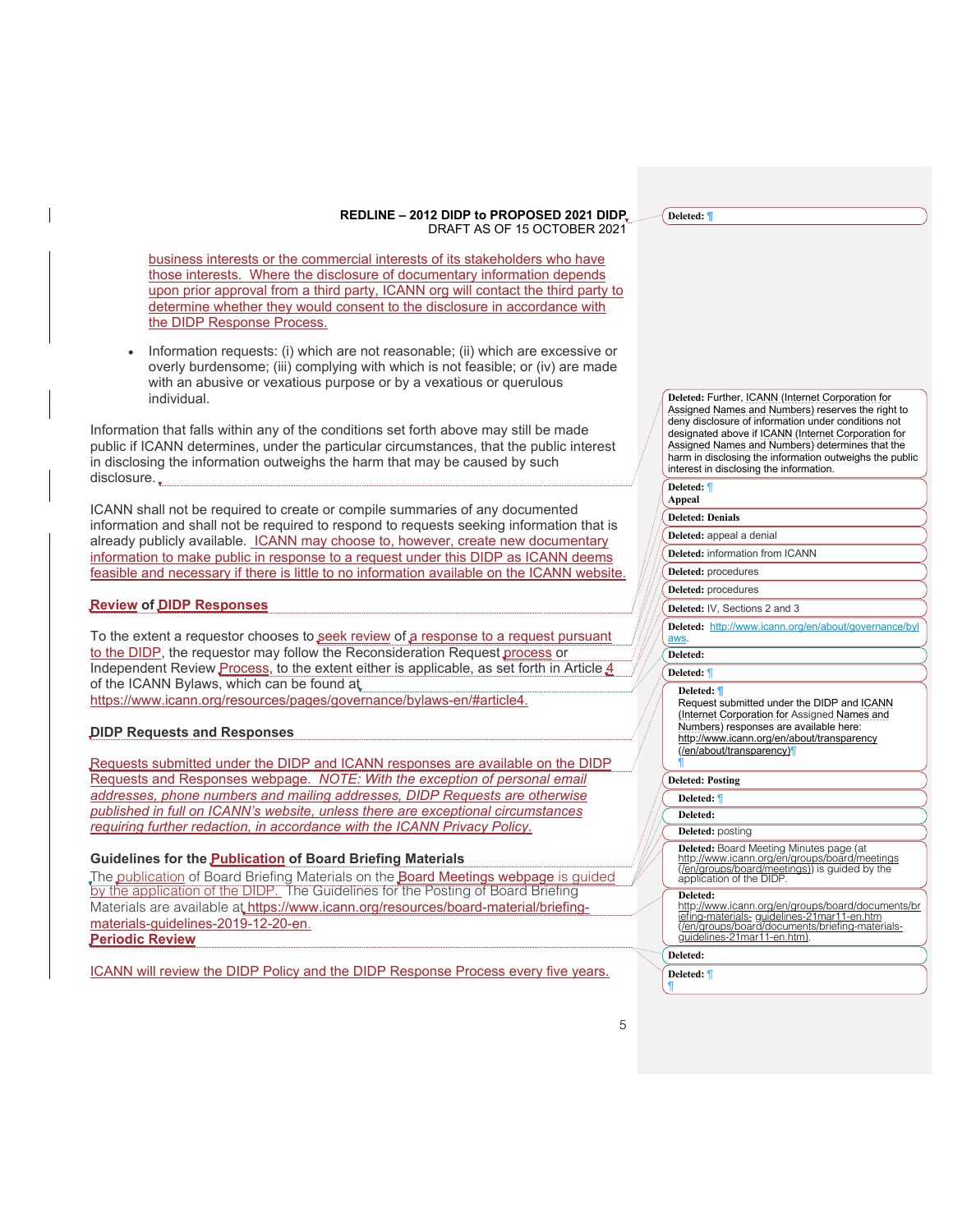**Deleted: ¶**

*To submit a request, send an email to* didp@icann.org.

 $\overline{\phantom{a}}$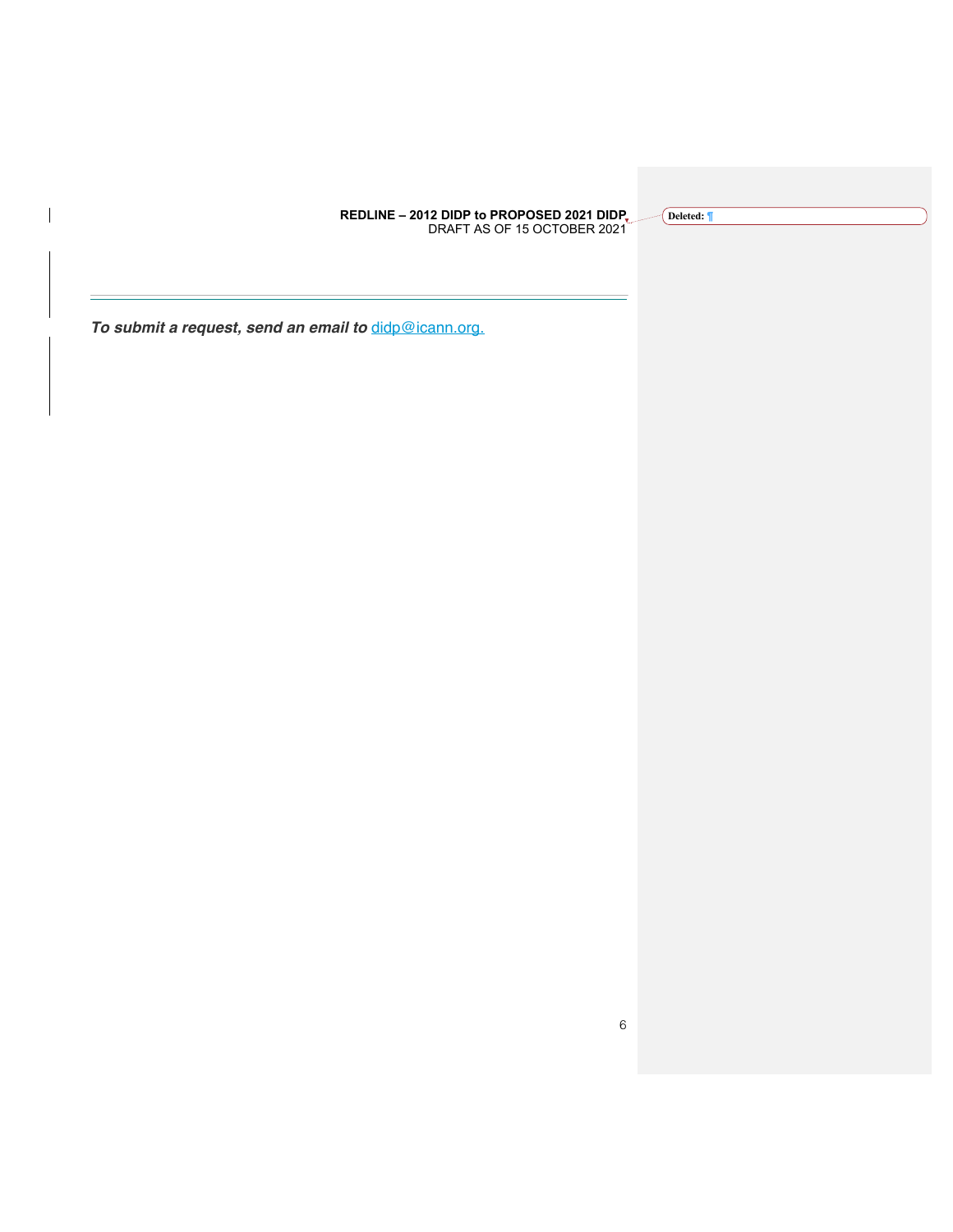| Page 4: [1] Formatted<br><b>Author</b> |
|----------------------------------------|
| Font color: Dark Gray                  |
| Page 4: [1] Formatted<br><b>Author</b> |
| Font color: Dark Gray                  |
| Page 4: [1] Formatted<br><b>Author</b> |
| Font color: Dark Gray                  |
| Page 4: [1] Formatted<br><b>Author</b> |
| Font color: Dark Gray                  |
| Page 4: [1] Formatted<br><b>Author</b> |
| Font color: Dark Gray                  |
| Page 4: [1] Formatted<br><b>Author</b> |
| Font color: Dark Gray                  |
| Page 4: [1] Formatted<br><b>Author</b> |
| Font color: Dark Gray                  |
| Page 4: [1] Formatted<br><b>Author</b> |
| Font color: Dark Gray                  |
| Page 4: [1] Formatted<br><b>Author</b> |
| Font color: Dark Gray                  |
| Page 4: [1] Formatted<br><b>Author</b> |
| Font color: Dark Gray                  |
| Page 4: [1] Formatted<br><b>Author</b> |
| Font color: Dark Gray                  |
| Page 4: [2] Formatted<br><b>Author</b> |
| Font color: Dark Gray                  |
| Page 4: [2] Formatted<br><b>Author</b> |
| Font color: Dark Gray                  |
| Page 4: [2] Formatted<br><b>Author</b> |
| Font color: Dark Gray                  |
| Page 4: [2] Formatted<br><b>Author</b> |
| Font color: Dark Gray                  |
| Page 4: [2] Formatted<br><b>Author</b> |
| Font color: Dark Gray                  |
| Page 4: [2] Formatted<br><b>Author</b> |
| Font color: Dark Gray                  |
| Page 4: [2] Formatted<br><b>Author</b> |
| Font color: Dark Gray                  |
| Page 4: [2] Formatted<br><b>Author</b> |
| Font color: Dark Gray                  |
| Page 4: [2] Formatted<br><b>Author</b> |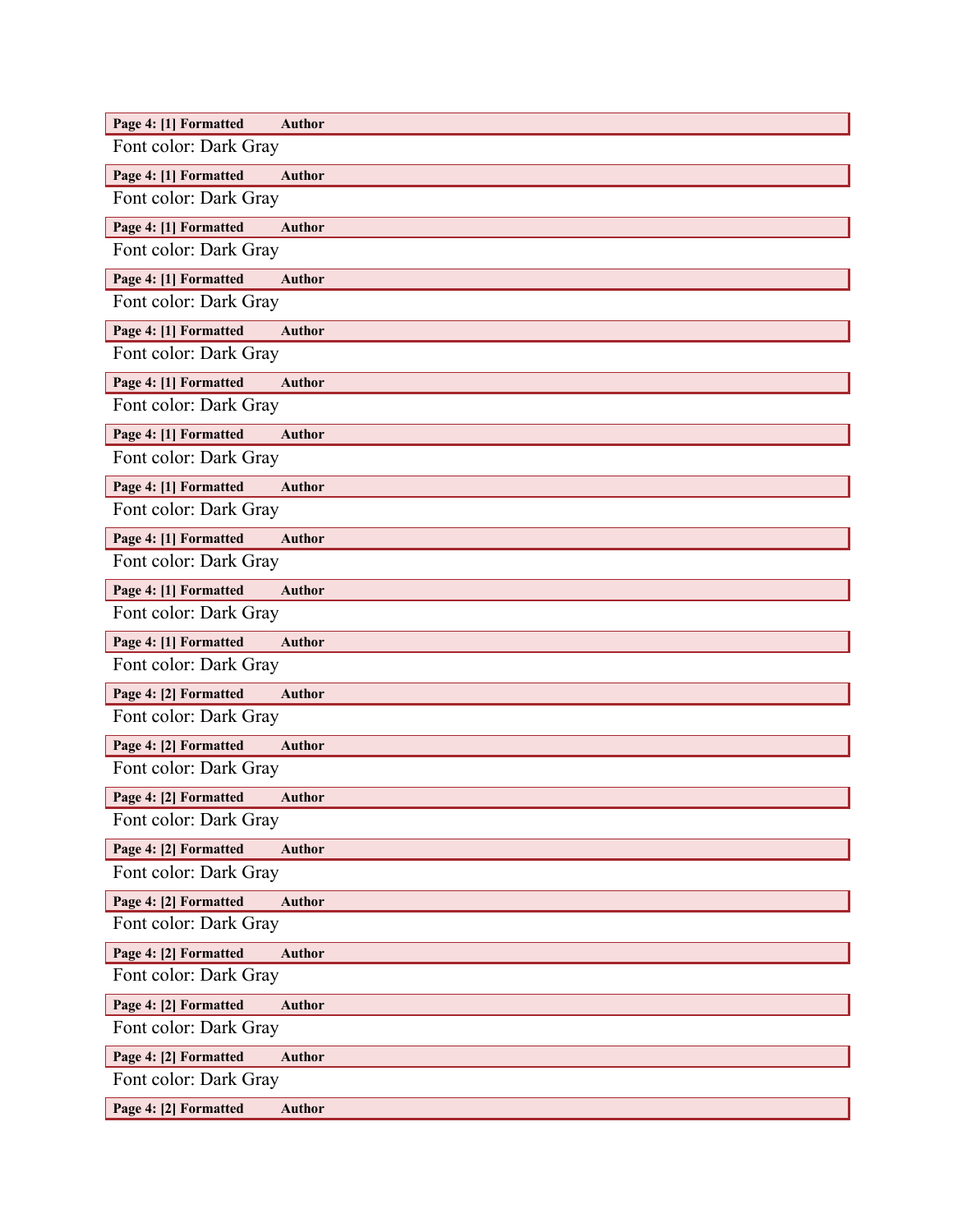| Font color: Dark Gray |               |
|-----------------------|---------------|
| Page 4: [2] Formatted | <b>Author</b> |
| Font color: Dark Gray |               |
| Page 4: [2] Formatted | <b>Author</b> |
| Font color: Dark Gray |               |
| Page 4: [2] Formatted | <b>Author</b> |
| Font color: Dark Gray |               |
| Page 4: [2] Formatted | <b>Author</b> |
| Font color: Dark Gray |               |
| Page 4: [2] Formatted | Author        |
| Font color: Dark Gray |               |
| Page 4: [2] Formatted | <b>Author</b> |
| Font color: Dark Gray |               |
| Page 4: [2] Formatted | <b>Author</b> |
| Font color: Dark Gray |               |
| Page 4: [2] Formatted | <b>Author</b> |
| Font color: Dark Gray |               |
| Page 4: [2] Formatted | <b>Author</b> |
| Font color: Dark Gray |               |
| Page 4: [2] Formatted | <b>Author</b> |
| Font color: Dark Gray |               |
| Page 4: [2] Formatted | <b>Author</b> |
| Font color: Dark Gray |               |
| Page 4: [2] Formatted | <b>Author</b> |
| Font color: Dark Gray |               |
| Page 4: [2] Formatted | <b>Author</b> |
| Font color: Dark Gray |               |
| Page 4: [2] Formatted | <b>Author</b> |
| Font color: Dark Gray |               |
| Page 4: [2] Formatted | <b>Author</b> |
| Font color: Dark Gray |               |
| Page 4: [2] Formatted | <b>Author</b> |
| Font color: Dark Gray |               |
| Page 4: [2] Formatted | <b>Author</b> |
| Font color: Dark Gray |               |
| Page 4: [2] Formatted | <b>Author</b> |
| Font color: Dark Gray |               |
| Page 4: [2] Formatted | <b>Author</b> |
| Font color: Dark Gray |               |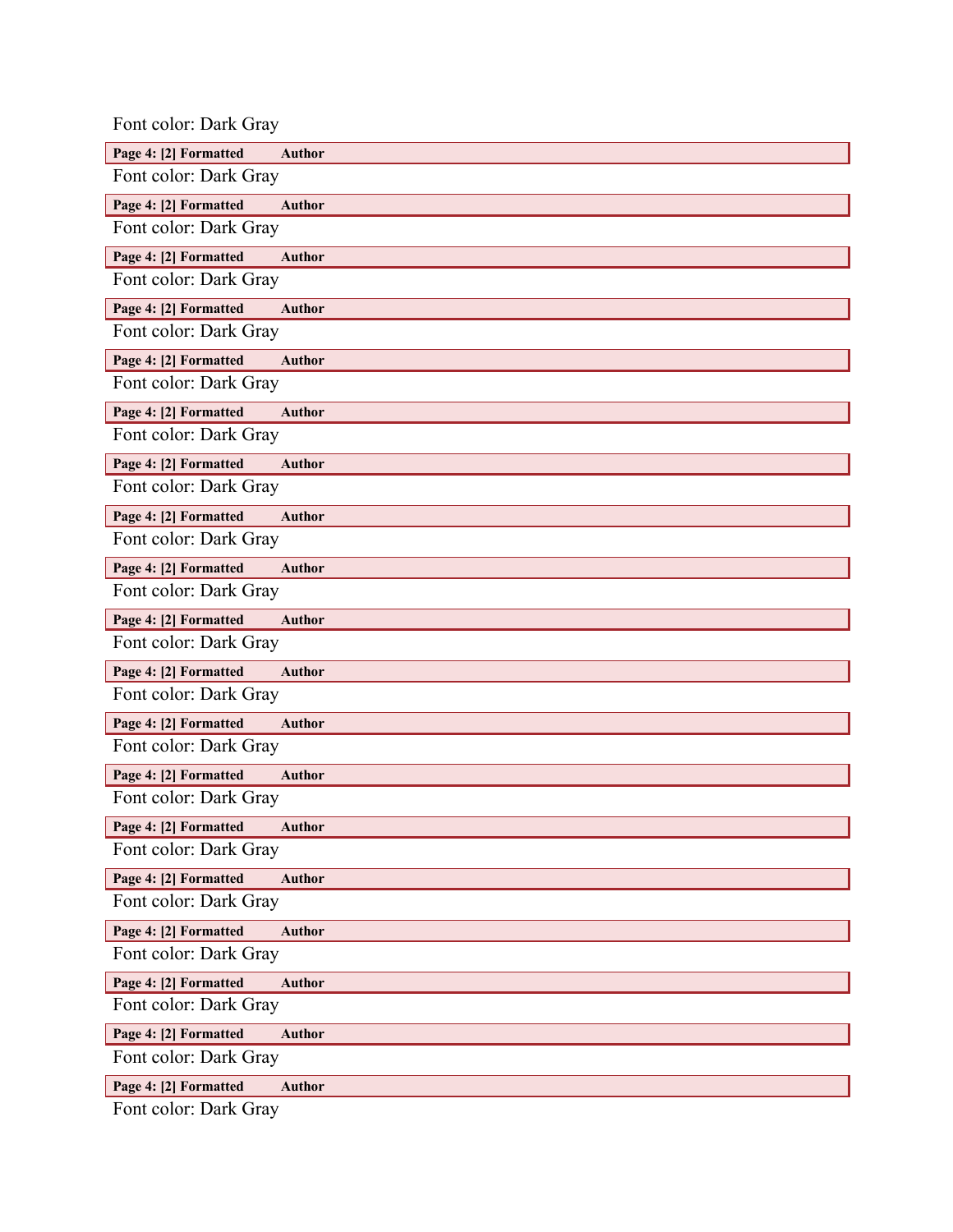| Page 4: [2] Formatted<br><b>Author</b><br>Font color: Dark Gray |
|-----------------------------------------------------------------|
|                                                                 |
| Page 4: [3] Formatted<br><b>Author</b><br>Font color: Dark Gray |
|                                                                 |
| Page 4: [3] Formatted<br><b>Author</b>                          |
| Font color: Dark Gray                                           |
| Page 4: [3] Formatted<br><b>Author</b>                          |
| Font color: Dark Gray                                           |
| Page 4: [3] Formatted<br><b>Author</b>                          |
| Font color: Dark Gray                                           |
| Page 4: [3] Formatted<br><b>Author</b>                          |
| Font color: Dark Gray                                           |
| Page 4: [3] Formatted<br><b>Author</b>                          |
| Font color: Dark Gray                                           |
| Page 4: [3] Formatted<br><b>Author</b>                          |
| Font color: Dark Gray                                           |
| Page 4: [3] Formatted<br><b>Author</b>                          |
| Font color: Dark Gray                                           |
| Page 4: [3] Formatted<br><b>Author</b>                          |
| Font color: Dark Gray                                           |
| Page 4: [3] Formatted<br><b>Author</b>                          |
| Font color: Dark Gray                                           |
| Page 4: [3] Formatted<br><b>Author</b>                          |
| Font color: Dark Gray                                           |
| Page 4: [3] Formatted<br><b>Author</b>                          |
| Font color: Dark Gray                                           |
| Page 4: [3] Formatted<br>Author                                 |
| Font color: Dark Gray                                           |
| Page 4: [3] Formatted<br><b>Author</b>                          |
| Font color: Dark Gray                                           |
| Page 4: [3] Formatted<br><b>Author</b>                          |
| Font color: Dark Gray                                           |
| Page 4: [3] Formatted<br><b>Author</b>                          |
| Font color: Dark Gray                                           |
| Page 4: [3] Formatted<br><b>Author</b>                          |
| Font color: Dark Gray                                           |
| Page 4: [3] Formatted<br><b>Author</b>                          |
| Font color: Dark Gray                                           |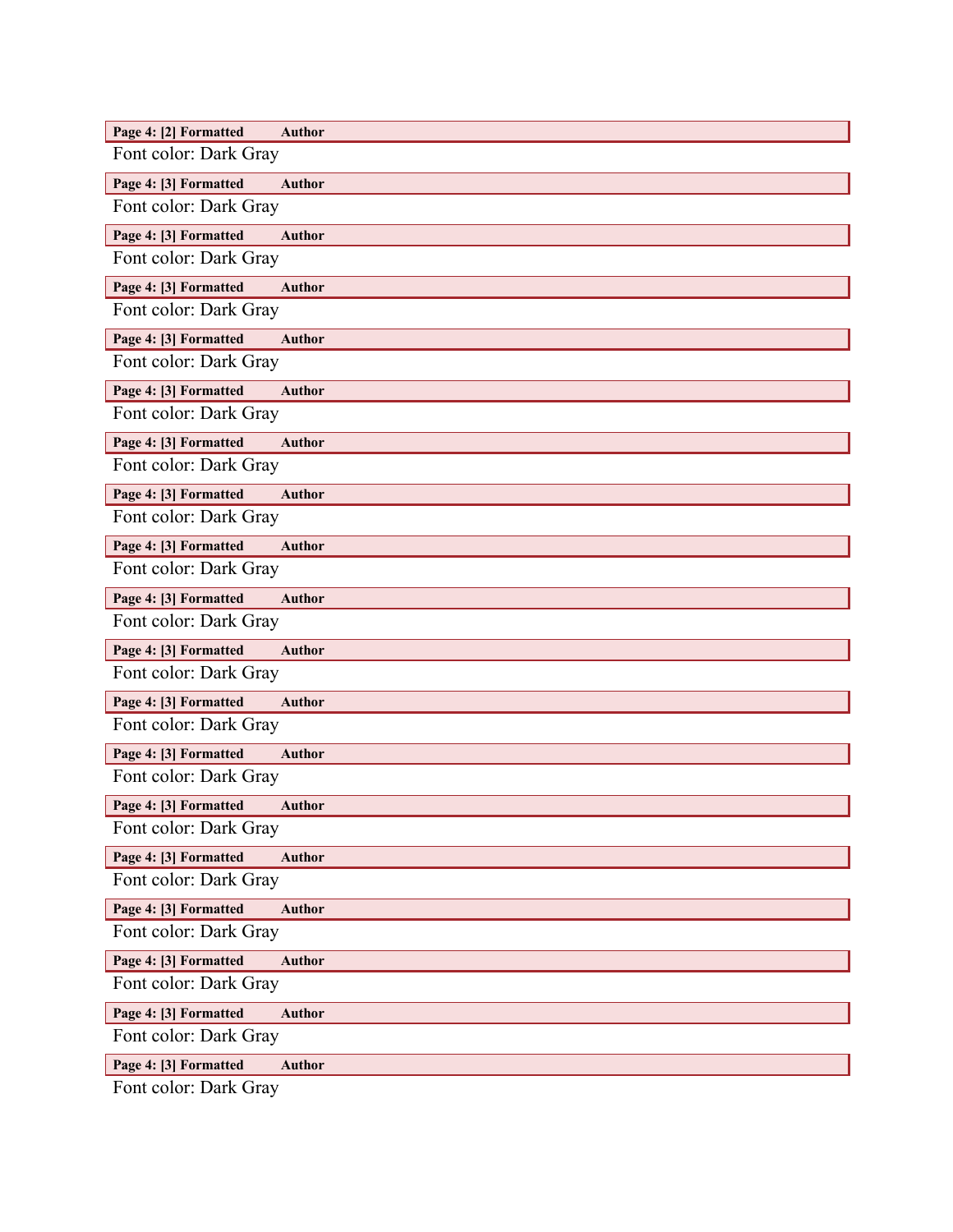| Page 4: [3] Formatted<br><b>Author</b> |
|----------------------------------------|
| Font color: Dark Gray                  |
| Page 4: [3] Formatted<br><b>Author</b> |
| Font color: Dark Gray                  |
| Page 4: [3] Formatted<br><b>Author</b> |
| Font color: Dark Gray                  |
| Page 4: [3] Formatted<br><b>Author</b> |
| Font color: Dark Gray                  |
| Page 4: [3] Formatted<br><b>Author</b> |
| Font color: Dark Gray                  |
| Page 4: [3] Formatted<br><b>Author</b> |
| Font color: Dark Gray                  |
| Page 4: [3] Formatted<br><b>Author</b> |
| Font color: Dark Gray                  |
| Page 4: [3] Formatted<br><b>Author</b> |
| Font color: Dark Gray                  |
| Page 4: [3] Formatted<br><b>Author</b> |
| Font color: Dark Gray                  |
| Page 4: [3] Formatted<br><b>Author</b> |
| Font color: Dark Gray                  |
| Page 4: [3] Formatted<br><b>Author</b> |
| Font color: Dark Gray                  |
| Page 4: [3] Formatted<br><b>Author</b> |
| Font color: Dark Gray                  |
| Page 4: [3] Formatted<br><b>Author</b> |
| Font color: Dark Gray                  |
| Page 4: [4] Formatted<br><b>Author</b> |
| Font color: Dark Gray                  |
| Page 4: [4] Formatted<br><b>Author</b> |
| Font color: Dark Gray                  |
| Page 4: [4] Formatted<br><b>Author</b> |
| Font color: Dark Gray                  |
| Page 4: [4] Formatted<br><b>Author</b> |
| Font color: Dark Gray                  |
| Page 4: [4] Formatted<br><b>Author</b> |
| Font color: Dark Gray                  |
| Page 4: [4] Formatted<br><b>Author</b> |
| Font color: Dark Gray                  |
| Page 4: [4] Formatted<br><b>Author</b> |